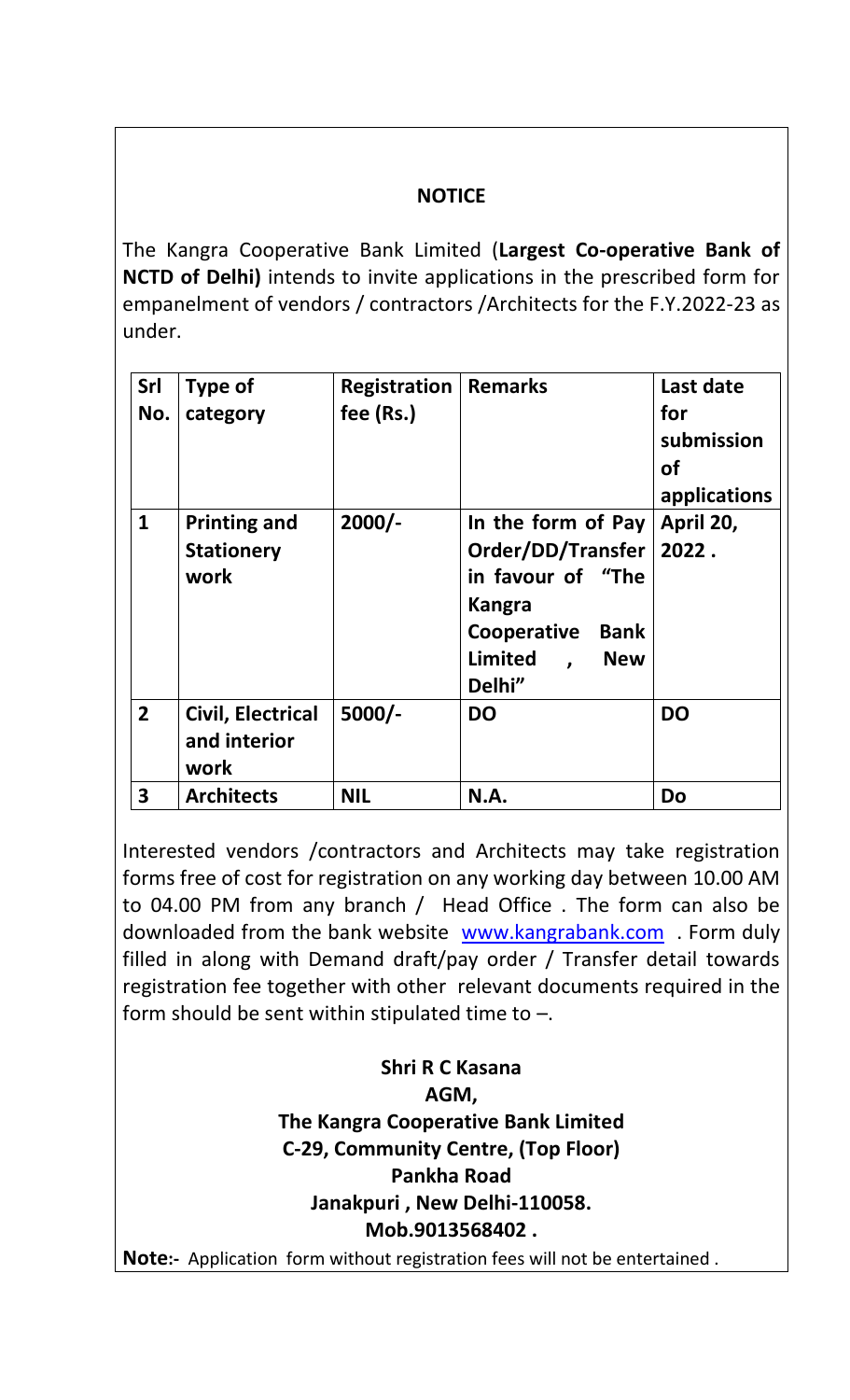## **THE KANGRA COOPERATIVE BANK LIMITED**

**C-29, Community Centre, Pankha Road, Janakpuri, New Delhi 110 058**

## **Application for registration as Vendor for Printing & Stationery Work/An Architect / Contractor for Civil ,Interior and Electrical Work .**

| 1. Name of the Applicant                                                                                                                                                                                            |                                                                                                                              |                      |
|---------------------------------------------------------------------------------------------------------------------------------------------------------------------------------------------------------------------|------------------------------------------------------------------------------------------------------------------------------|----------------------|
| 2. Name & Address of Business<br>Premises                                                                                                                                                                           |                                                                                                                              |                      |
| 3. Applicant firm's set up<br>(Tick whichever is applicable)<br>4. Residence address.<br>Is it owned or on rent?                                                                                                    | Individual proprietor/partnership<br>firm/company                                                                            |                      |
| 5. Phone numbers and Email address<br><b>Business premises</b><br>Residence                                                                                                                                         |                                                                                                                              |                      |
| 6. Since when applicant is in this<br>Business (give month, year)                                                                                                                                                   |                                                                                                                              |                      |
| 7. Whether registered with local<br>authority under Shops and Estb.<br>Act. If yes, give reference with date,<br>full name of the authority and issued<br>Registration No.<br>(Attach photocopy of the certificate) | <u> 1980 - Johann Barn, margaret eta idazlear (h. 1980).</u><br><u> 1980 - Johann Barn, margaret eta idazlear (h. 1980).</u> |                      |
| 8. Are you registered with GST/<br>Service tax etc.<br>If yes, give regn. No. with date<br>(attach photocopy of the regn. Certificate)                                                                              |                                                                                                                              |                      |
| 9. Are you Income Tax payee? If yes,<br>attach photocopy of PAN number<br>and latest ITR filed.                                                                                                                     | <u> 1980 - Jan James James Barnett, fransk politik (d. 1980)</u>                                                             |                      |
|                                                                                                                                                                                                                     | <b>Value</b><br><b>Date</b>                                                                                                  | <b>Customer name</b> |
| 10. Provide details of last three recent<br>jobs undertaken and completed with<br>value date and name of the customer<br>(Recipient of services/material)                                                           |                                                                                                                              |                      |
| (Attach relevant papers)                                                                                                                                                                                            |                                                                                                                              |                      |
| 11. Are you member of the bank<br>if Yes, Give details                                                                                                                                                              | <u> 1980 - Johann Barn, mars an t-Amerikaansk politiker (</u>                                                                |                      |